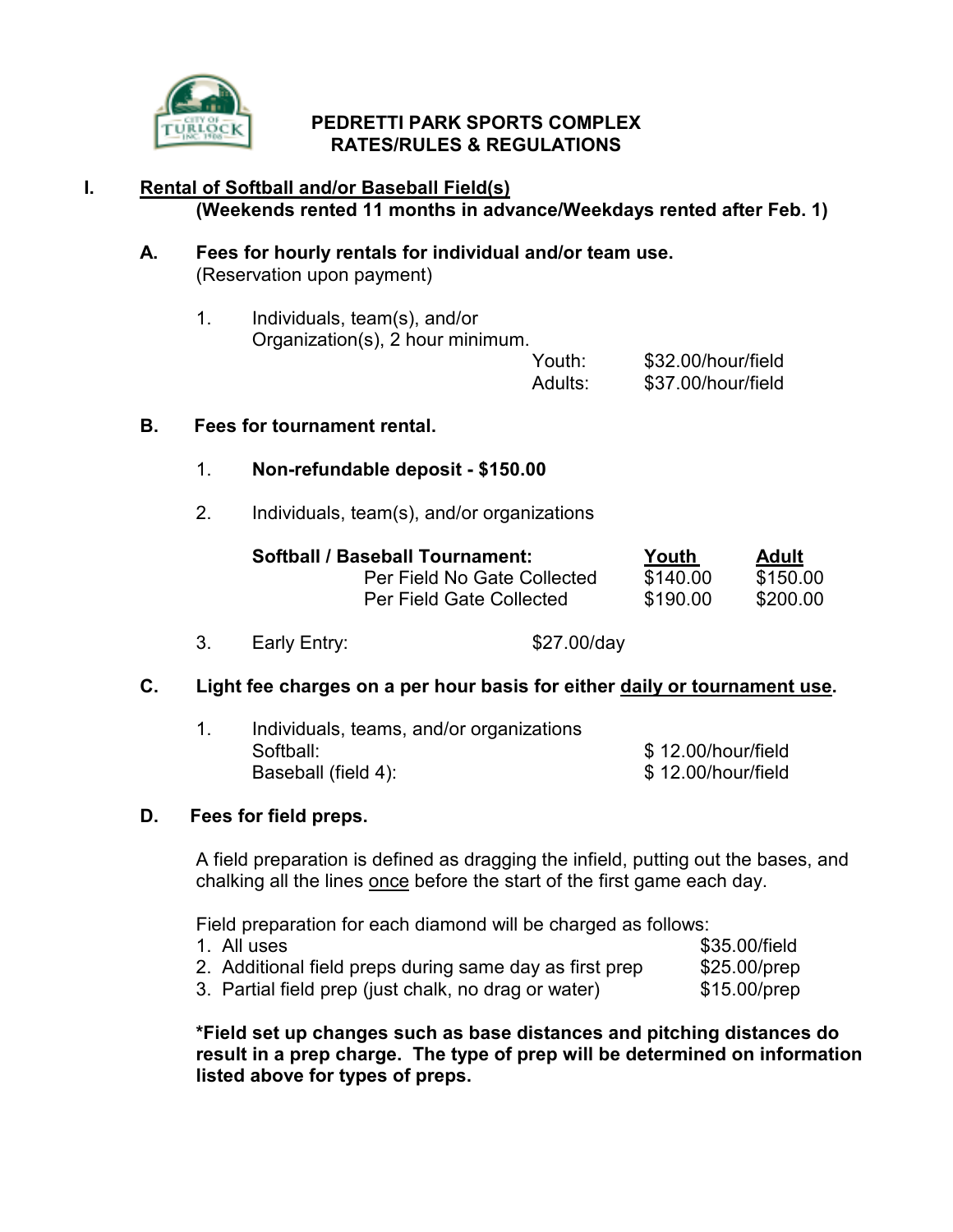#### II. Insurance Requirements:

 A. All users of softball or baseball facilities must submit to the City of Turlock Recreation Office 48 hours before use, proof of insurance as follows: \$1,000,000 general liability insurance covering personal injury and property damage together with an Additionally Insured Endorsement showing that the City of Turlock, its elective and appointive boards, officers, agents, employees and volunteers are named as "added insured" to the Certificate of Liability policy together with the Endorsement.

 Failure to provide necessary proof of insurance will result in cancellation of any scheduled activity.

## III. Facility Use Policy:

 The City of Turlock Recreation Supervisor-Sports, under the direction of the Parks, Recreation & Public Facilities Manager, will oversee the administration of this facility.

- A. Affiliated groups must contact the Recreation Supervisor-Sports by January 31 of each year with potential field use. The final draft is due to the Recreation office three (3) weeks before use.
- B. League Play

 The facility will be open (gates unlocked, field ready to play) a minimum of 30 minutes prior to the first scheduled league game time unless otherwise approved in writing by the City of Turlock\*.

 \*A written request must be made in writing by an affiliated organization at least 1 week prior to use. This request must be presented to the City of Turlock Recreation Supervisor-Sports who will respond to the request in writing.

#### **Tournament Play**

 The facility will be open (gates unlocked) a minimum of 1 hour prior to the first scheduled tournament game. The fields will be ready to play a minimum of 30 minutes prior to first scheduled tournament game.

 NOTE: any person who enters the gated facility prior to opening will be considered to have trespassed and will be reported to the City of Turlock Police Services. Unauthorized entry may result in further use being denied to the applicant(s).

C. Pedretti Park may be reserved for more than one (1) rental period at one time.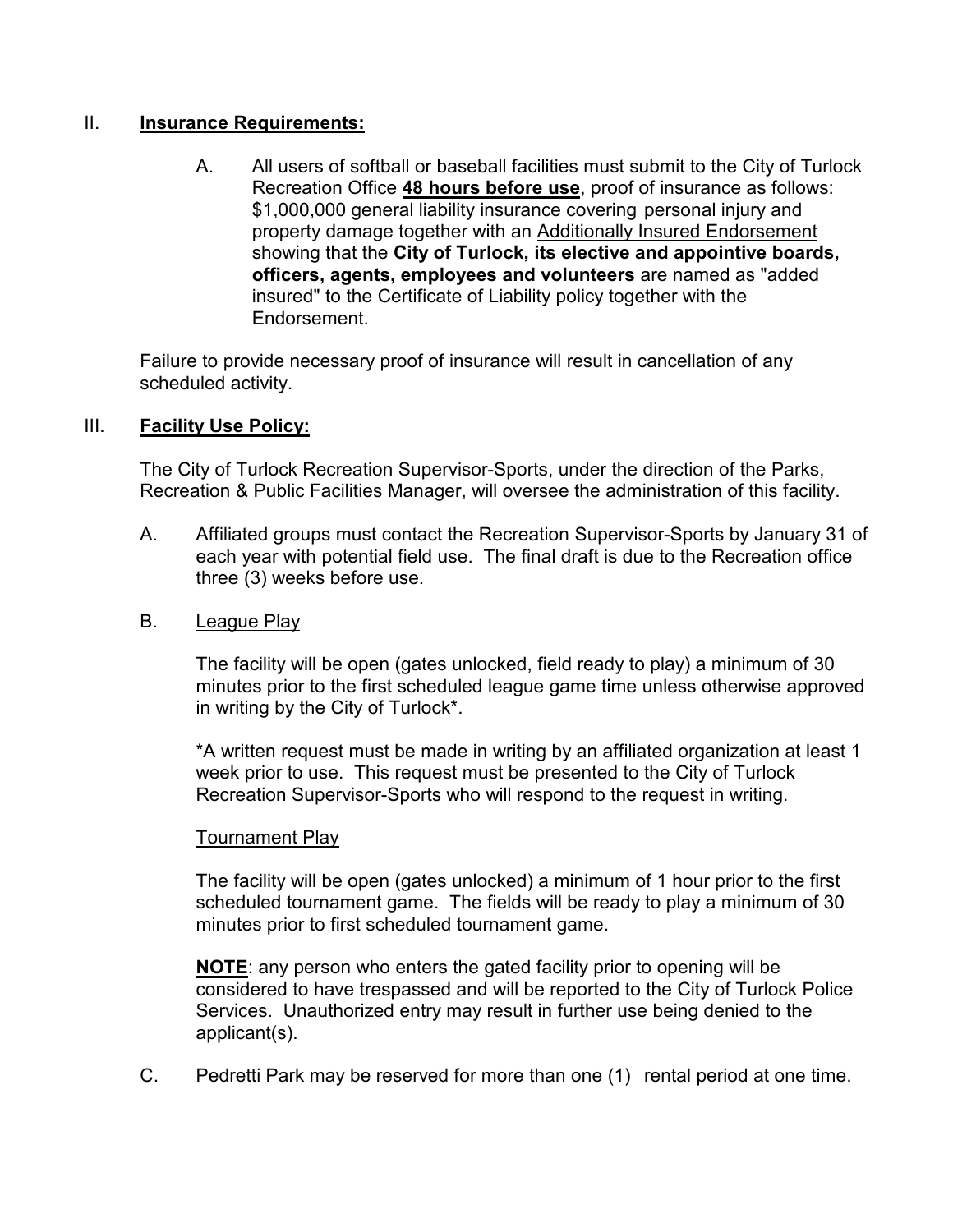- D. Fees include the cost of a facility caretaker, one time lining of field(s), bases, restroom availability, opening and securing the facility.
	- 1. Additional field preps must be requested in writing a minimum of 48 hours in advance.
- E. The City retains the right to control the operation of the concession. No food items will be offered for sale on the facility grounds without prior written approval from the City of Turlock.

#### F. All users of the facility must submit a written request to the Recreation Supervisor-Sports or his designee 1 week in advance of the rental date for the following:

- 1. To collect a gate fee.
- 2. To sell any items, T-shirts, hats, etc; the City of Turlock will receive \$100 per vendor per day.
- 3. The announcers room/scoreboards may be available by submitting a written request, 1 week in advance, to the Recreation Supervisor-Sports(Field 4 only).
- 4. There is no availability of a public address system; however, a user may bring their own.

 The Recreation Supervisor-Sports will approve, amend, or disapprove request in writing.

## G. The sale or consumption of alcoholic beverages of any kind is prohibited on any portion of the facility.

 H. The Recreation Supervisor-Sports, Municipal Services Director, or their authorized representatives will, at all times, control the use of the City owned facility for the safety and welfare of the users and the general public.

## IV. Tournament Use:

- A. No games are allowed to start for tournament use prior to 9:00 a.m. This is to allow adequate time to prep the fields for the tournament. Any request for starting before 9:00 a.m. must be made in writing 2 weeks in advance to the Recreation Supervisor-Sports for consideration. Each request will be considered individually and will be charged additional hourly rates. The Recreation Supervisor-Sports will approve, amend, or disapprove request in writing.
	- 1. Early Entry Fee \$27.00/day
- B. A written copy of the tournament schedule must be submitted to the City of Turlock Parks, Recreation & Public Facilities Division office by 9:00 a.m. on the Thursday prior to the tournament. The schedule will include start and ending times, fields used, scheduled field preps, and instructions for specific field preparations (i.e. batters box, restraining lines). Failure to meet this deadline may result in late fees and/or the cancellation of the tournament.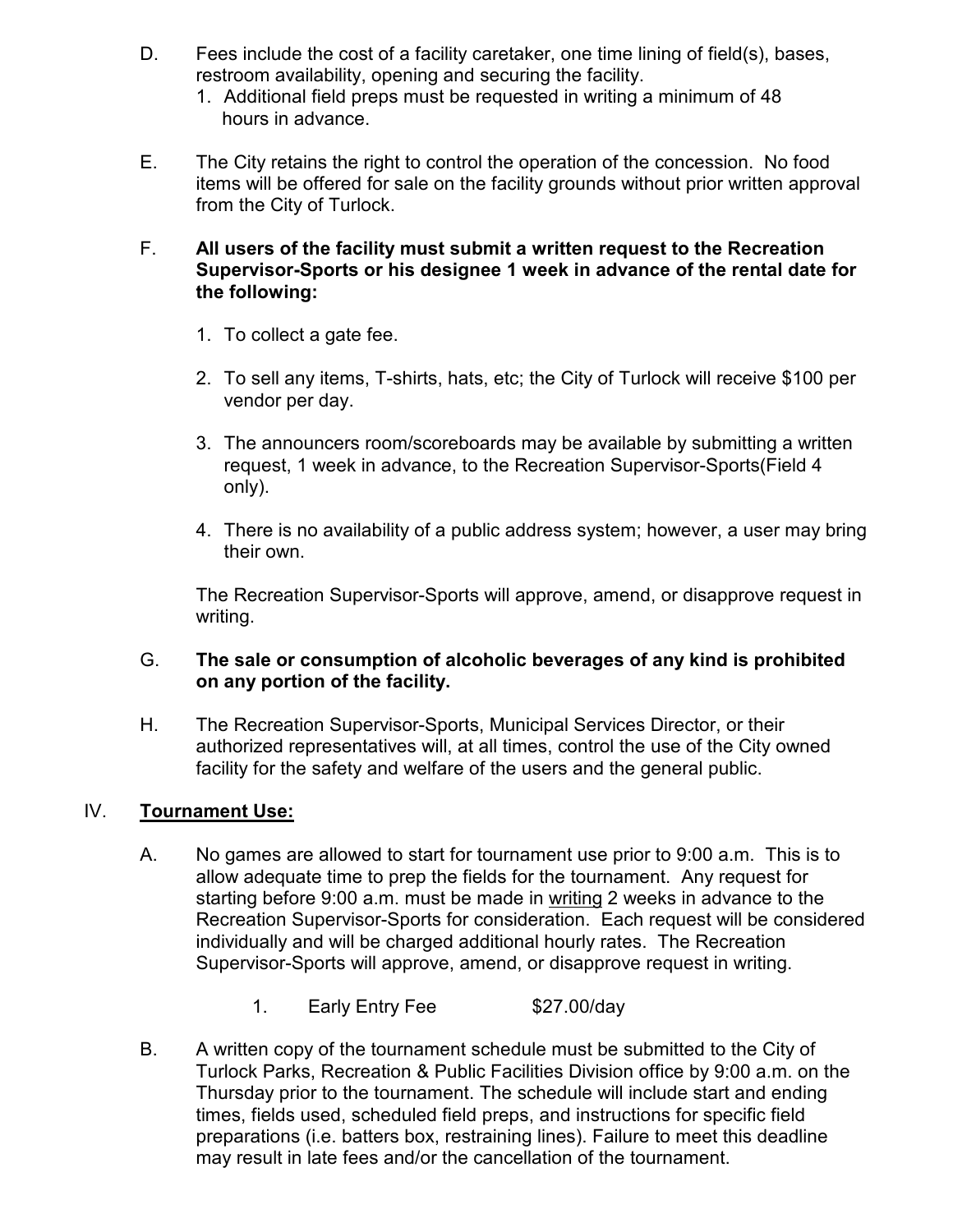- C. Pedretti Park may be reserved for use 11 months in advance and no less than 10 working days.
- V. The person(s), organization(s) or the tournament or league director renting the City owned facility will be held accountable to insure that the facility is used in a responsible manner for the safety and welfare of the participants, spectators, and exposure of the facility to damage.

## VI. Rental Deposit:

 A \$150 non-refundable rental fee will be paid as a deposit, at the time of reservation, to guarantee the date requested. Hourly rentals must be paid upon request to reserve a field.

Revised July 1, 2014